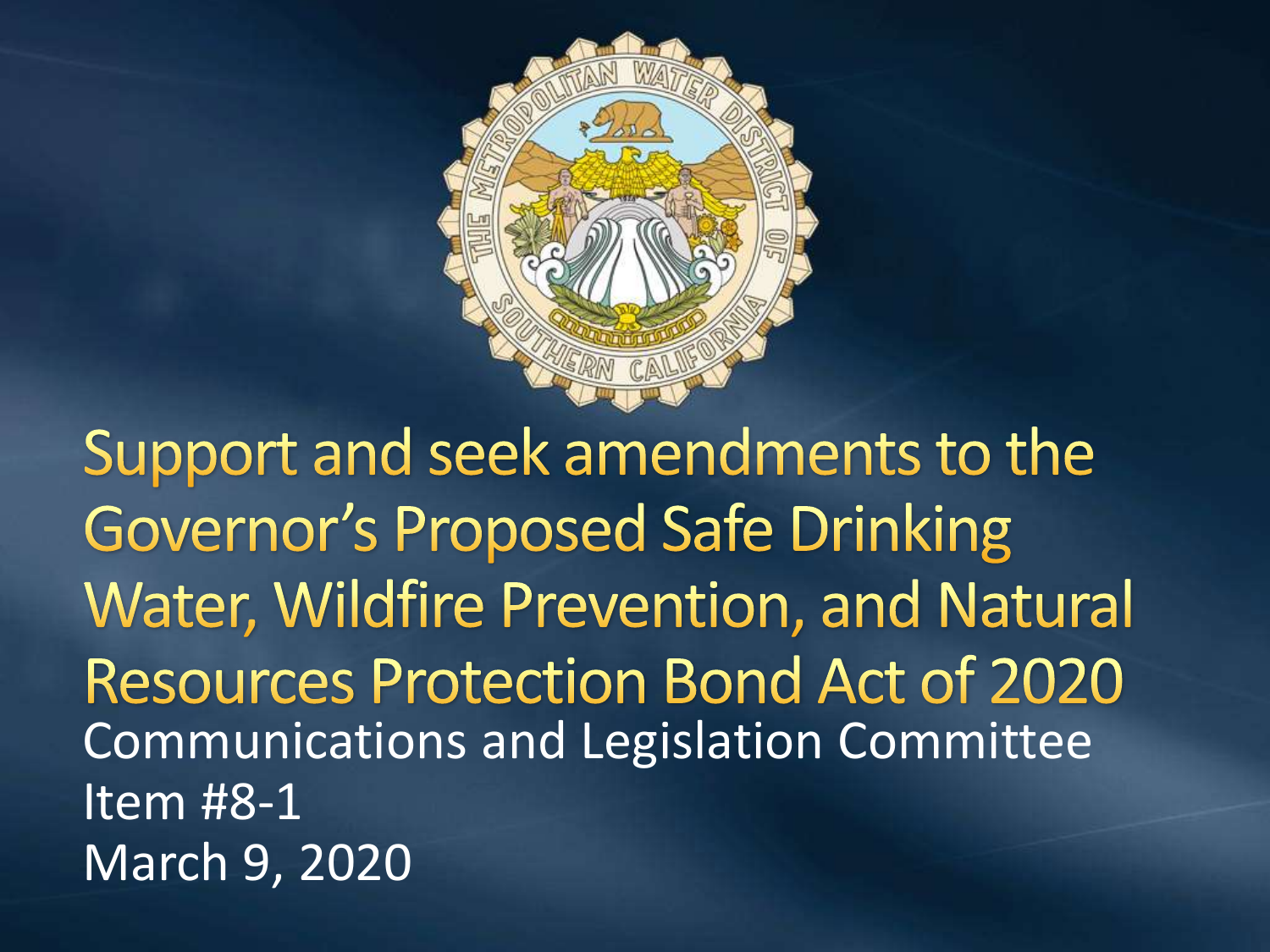# **Background**

• The proposed \$4.75 billion bond would provide funding for state investments over the next five years to reduce climate risks.

**• The bond aligns with recommendations in the** Newsom Administration's draft Water Resilience Portfolio.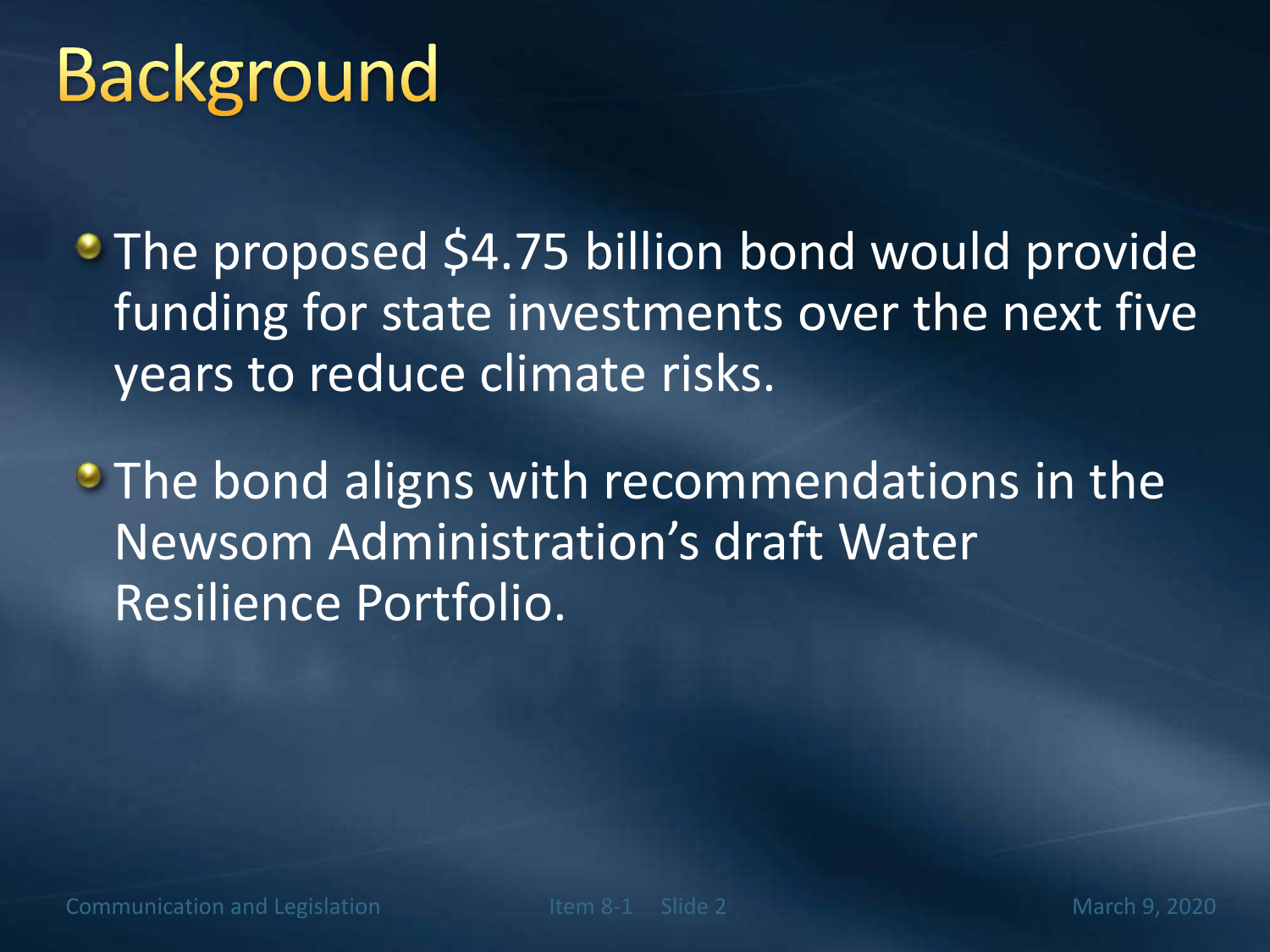## Proposed bond overview



Source: Governor's Proposed 2020-2021 Budget

Communication and Legislation and Legislation Item 8-1 Slide 3 March 9, 2020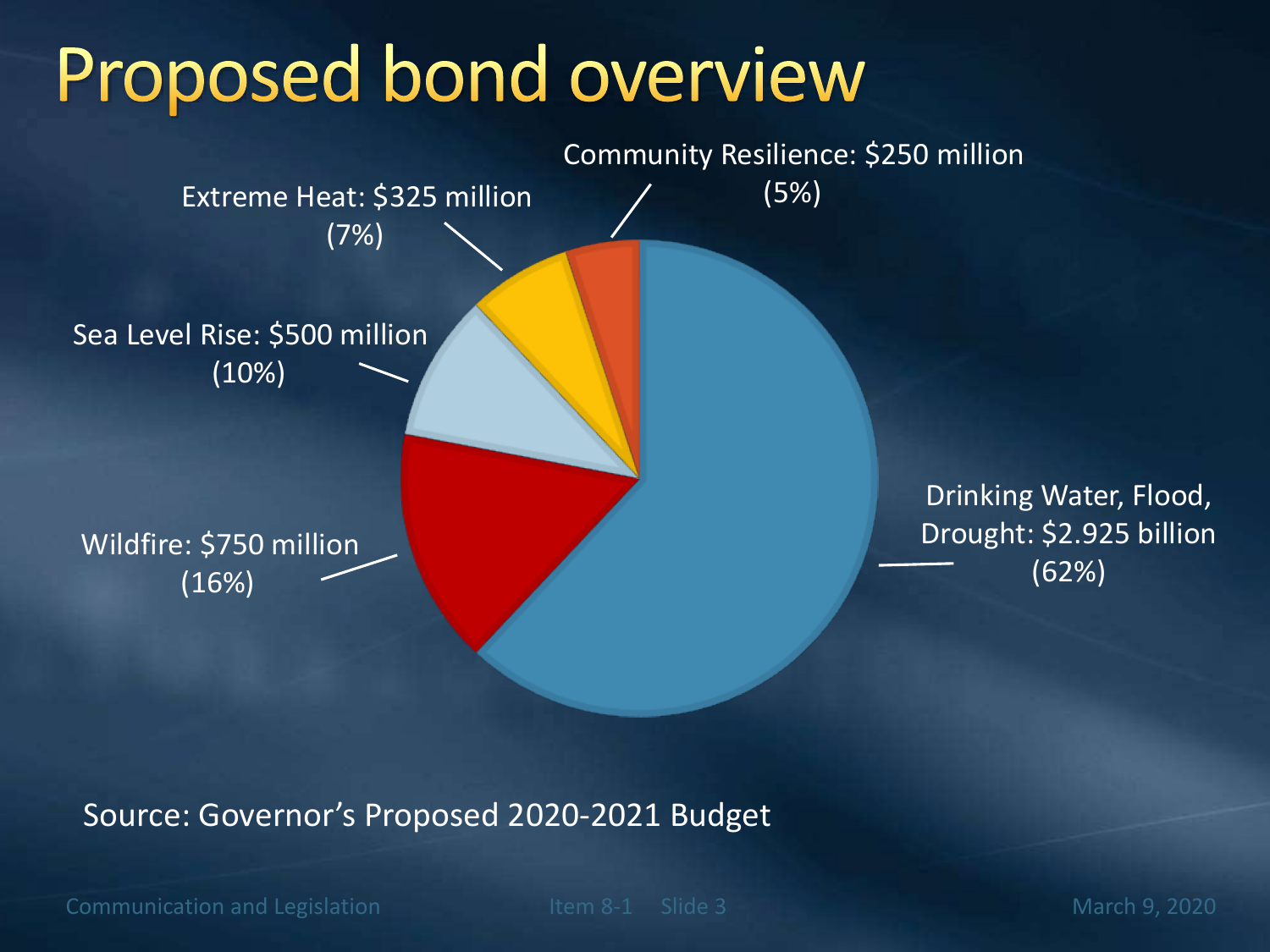# Proposed bond - Chapter 2

| <b>Investment</b><br>Category     | <b>Department</b>                                                                       | Program                                        |          | <b>Amount</b><br>(in billions) |
|-----------------------------------|-----------------------------------------------------------------------------------------|------------------------------------------------|----------|--------------------------------|
| Drinking Water,<br>Flood, Drought | Department of Water<br><b>Resources / State Water</b><br><b>Resources Control Board</b> | Regional and Inter-regional Water Resilience   |          | \$1,000                        |
|                                   | Department of Water<br><b>Resources</b>                                                 | Sustainable Groundwater Management             |          | \$395                          |
|                                   | <b>State Water Resources</b><br><b>Control Board</b>                                    | <b>Safe Drinking Water</b>                     |          | \$360                          |
|                                   | Department of Water<br><b>Resources</b>                                                 | Flood - Urban/USACE Projects                   |          | \$340                          |
|                                   |                                                                                         | Flood - Systemwide Multi-benefit               |          | \$270                          |
|                                   | <b>Natural Resources Agency</b>                                                         | Salton Sea                                     |          | \$220                          |
|                                   | California Department of Food<br>and Agriculture                                        | <b>Environmental Farming Incentive Program</b> |          | \$200                          |
|                                   | Department of Fish and<br><b>Wildlife</b>                                               | <b>Enhanced Stream Flows and Fish Passage</b>  |          | \$140                          |
|                                   |                                                                                         |                                                | Subtotal | \$2,925                        |

Source: Governor's Proposed 2020-2021 Budget  $\bullet$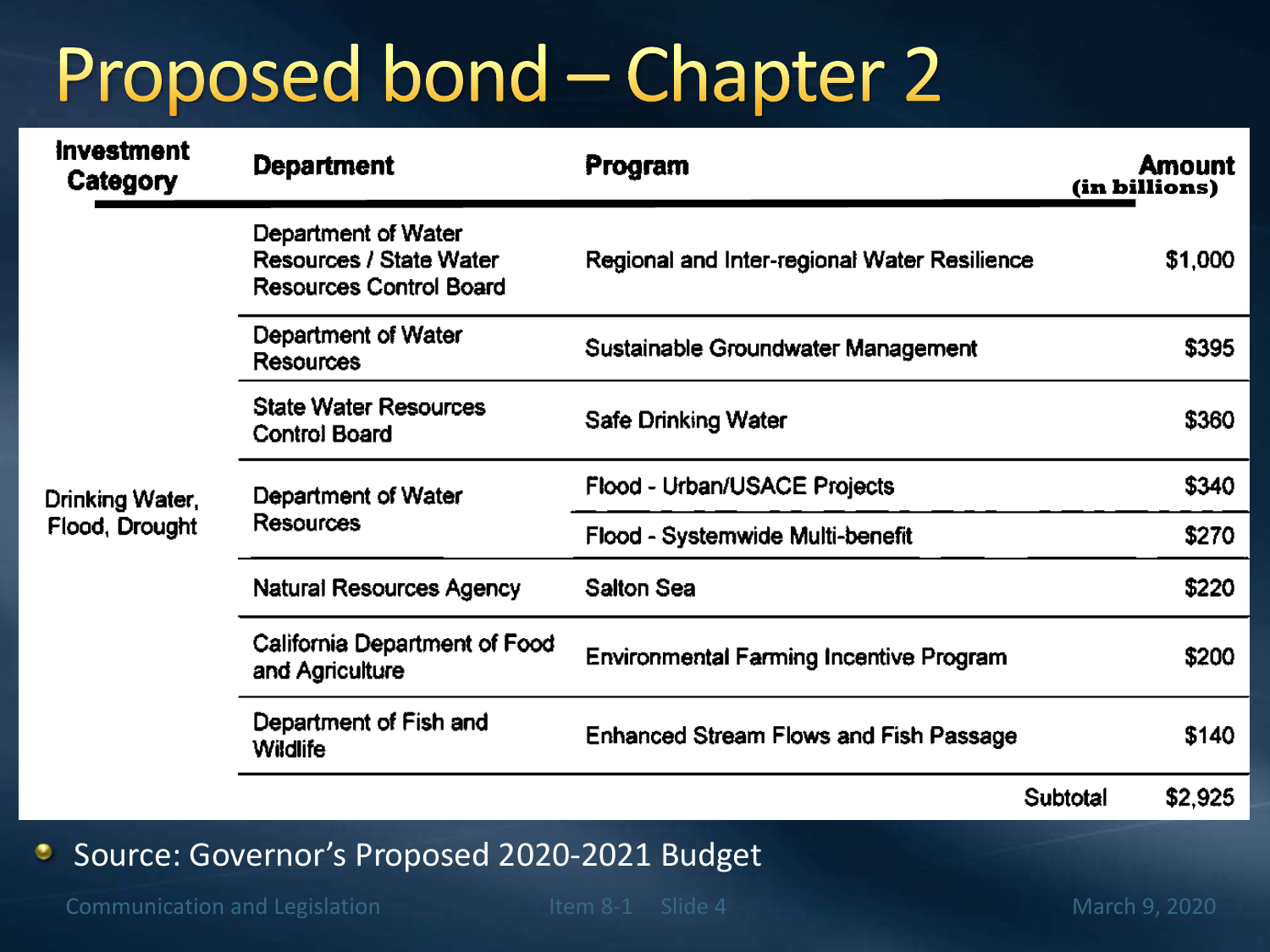## Proposed bond overview

Other chapters propose funding for:

- **S750 million for wildfire and forest health**
- **S500 million for coastal wetland restoration** and protecting critical infrastructure
- **S325 million for urban greening and forestry** and cool surface materials
- **S250 million for community resilience** centers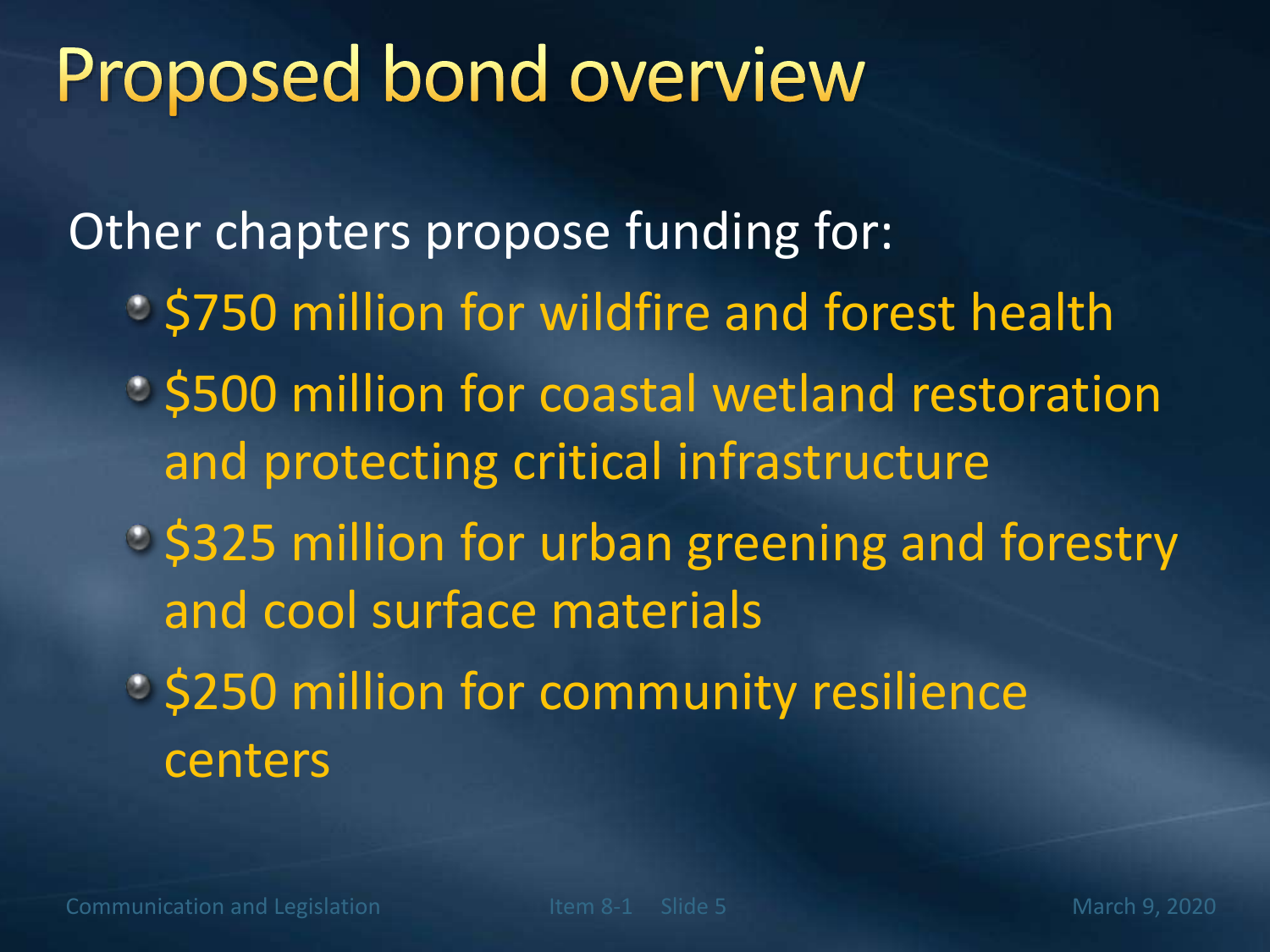## **Recommended Amendments**

Funding for Climate Resilient Infrastructure:

- New and separate funding for recycled water
- Funding to restore conveyance facilities impacted by subsidence
- Targeted funding for groundwater management projects to reduce subsidence

Ecosystem restoration for non-mitigation projects in the Sacramento-San Joaquin Delta

Communication and Legislation and Legislation Item 8-1 Slide 6 March 9, 2020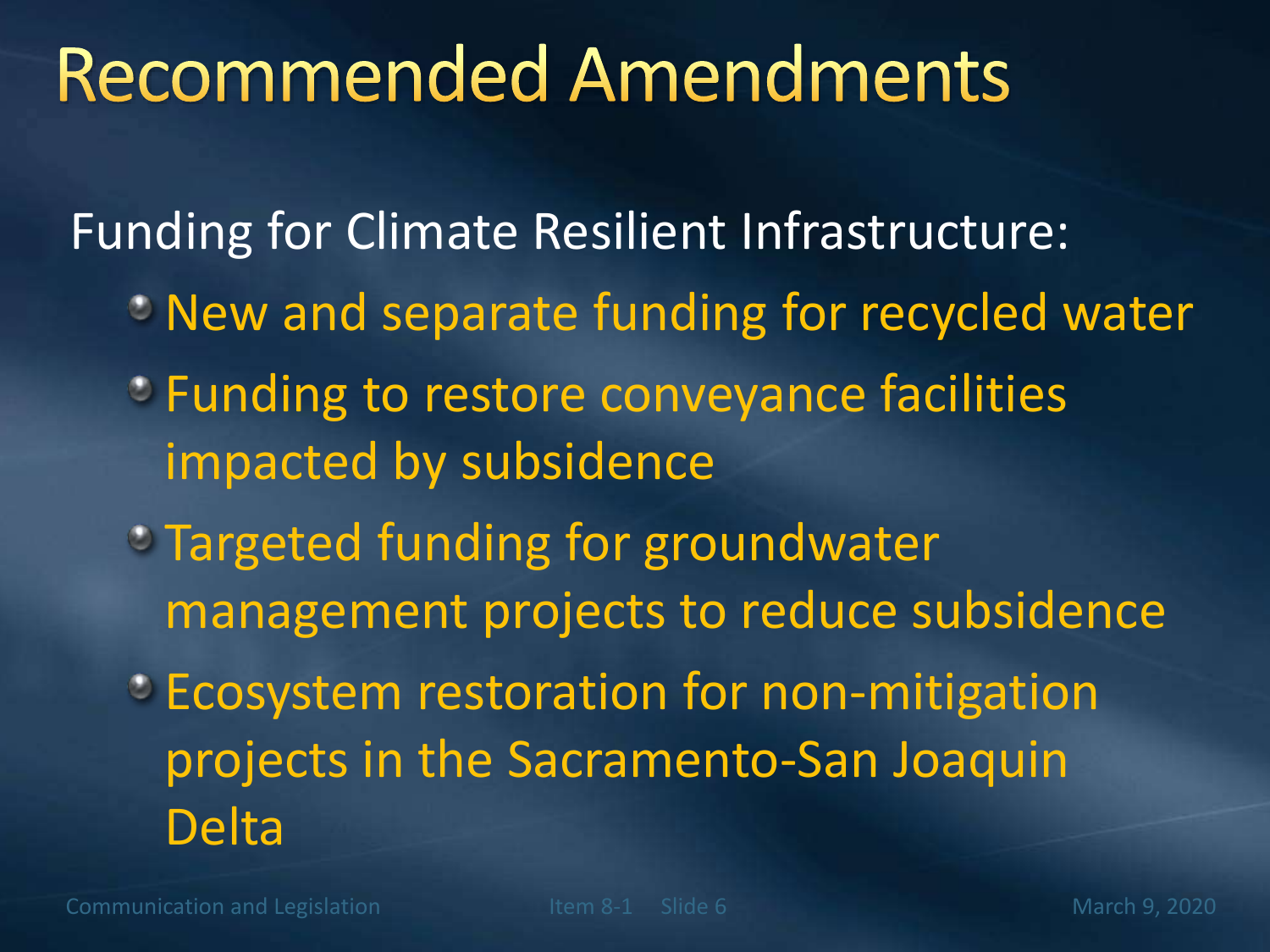#### **Recommended Amendments**

Funding for Water Quality

- **Improve monitoring and control methods** for invasive species
- Research and treatment of regulated and emerging constituents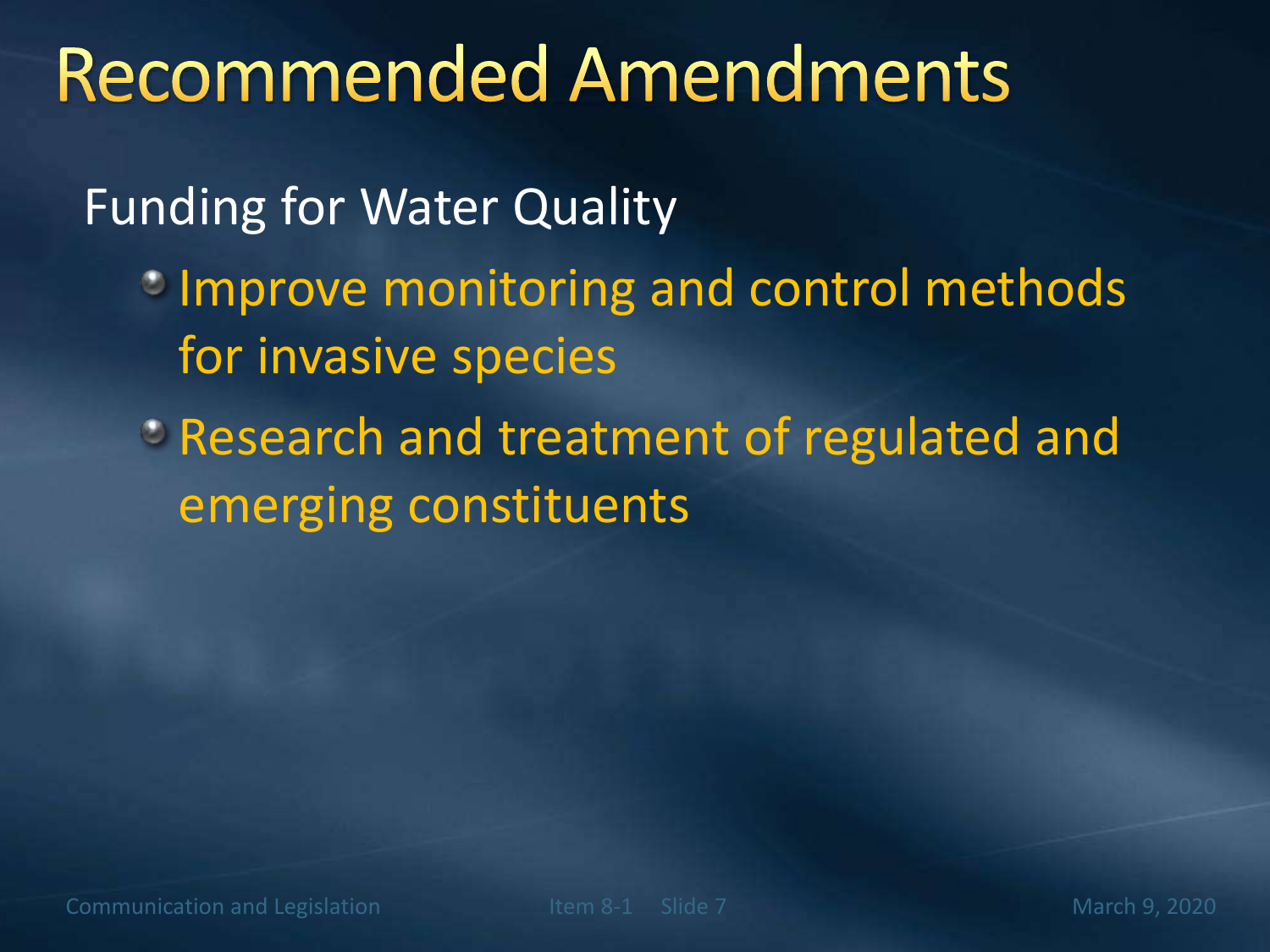#### **Recommended Amendments**

#### Funding for Wildfire Impacts

Addressing power shutoffs for water and wastewater facilities to maintain public health and safety

#### New Section for Water-Energy Nexus

Funding to reduce greenhouse gas emissions, and support research into the use and availability of solar energy and battery storage systems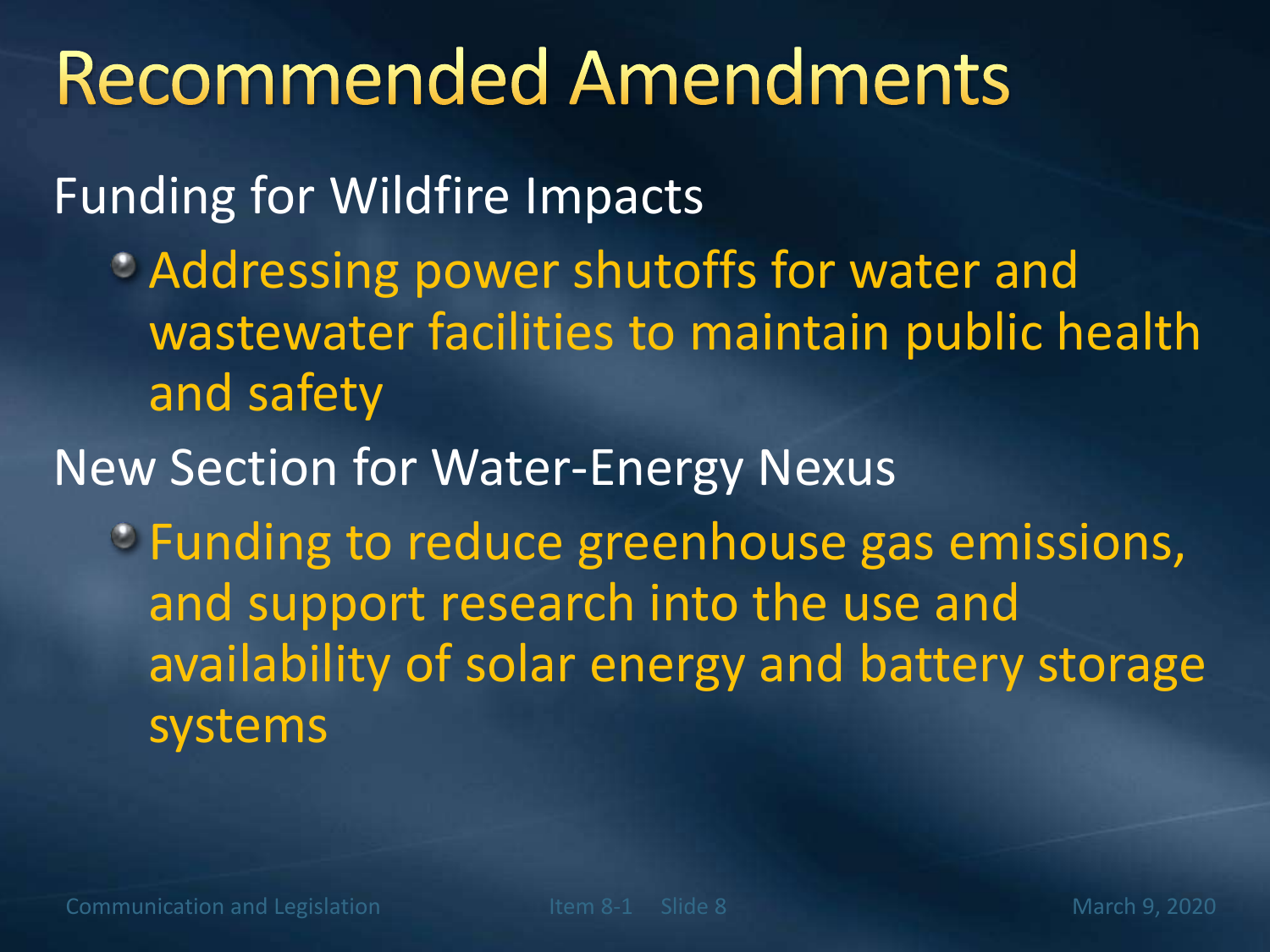#### Options Option #1

Authorize the General Manager to express support and seek amendments to the Governor's Proposed Safe Drinking Water, Wildfire Prevention, and Natural Resources Protection Bond Act of 2020

Option #2

Take no position on the Governor's Proposed Safe Drinking Water, Wildfire Prevention, and Natural Resources Protection Bond Act of 2020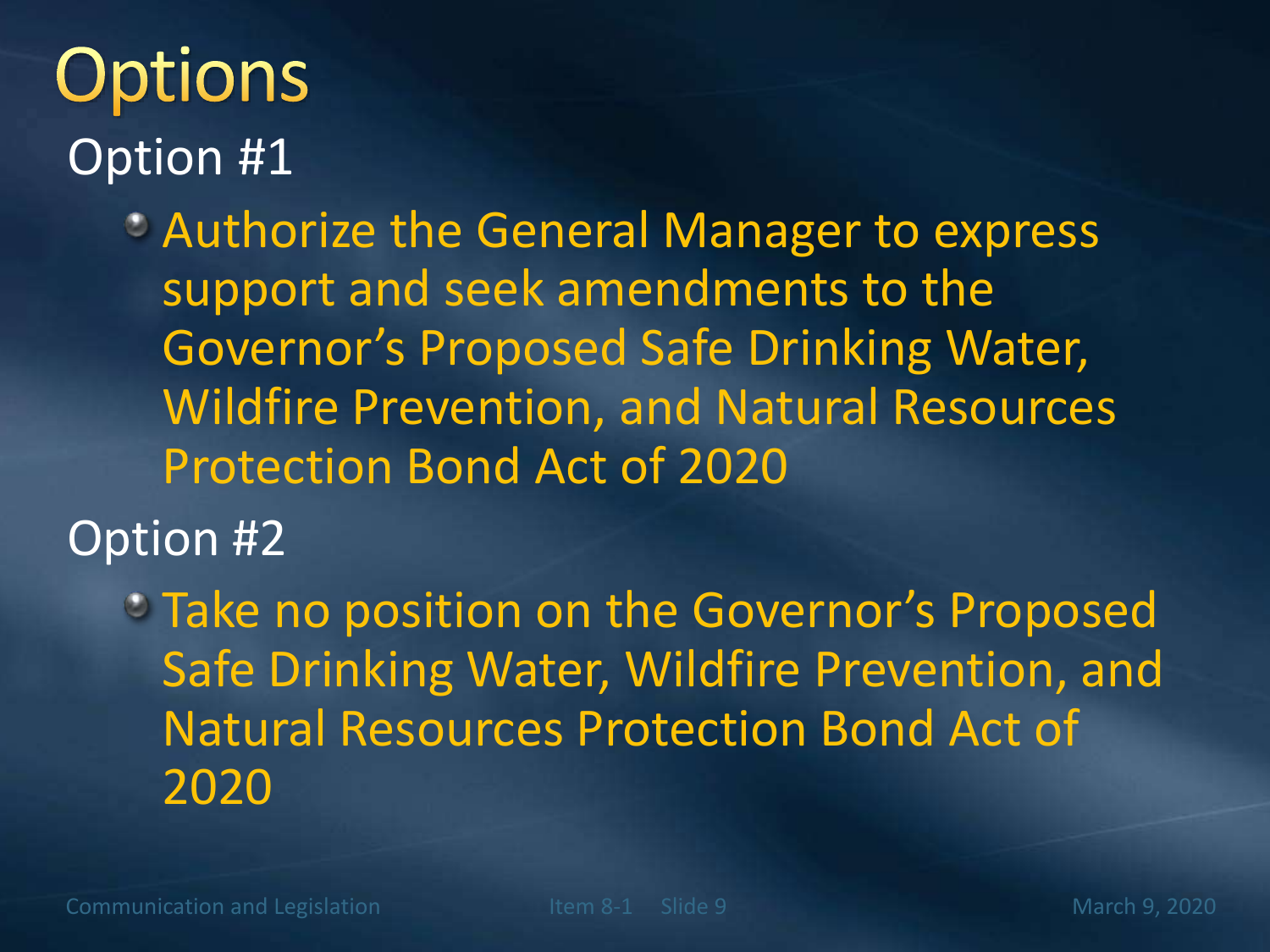## **Recommended Action**

**Option #1** 

Communication and Legislation **Item 8-1** Slide 10 March 9, 2020